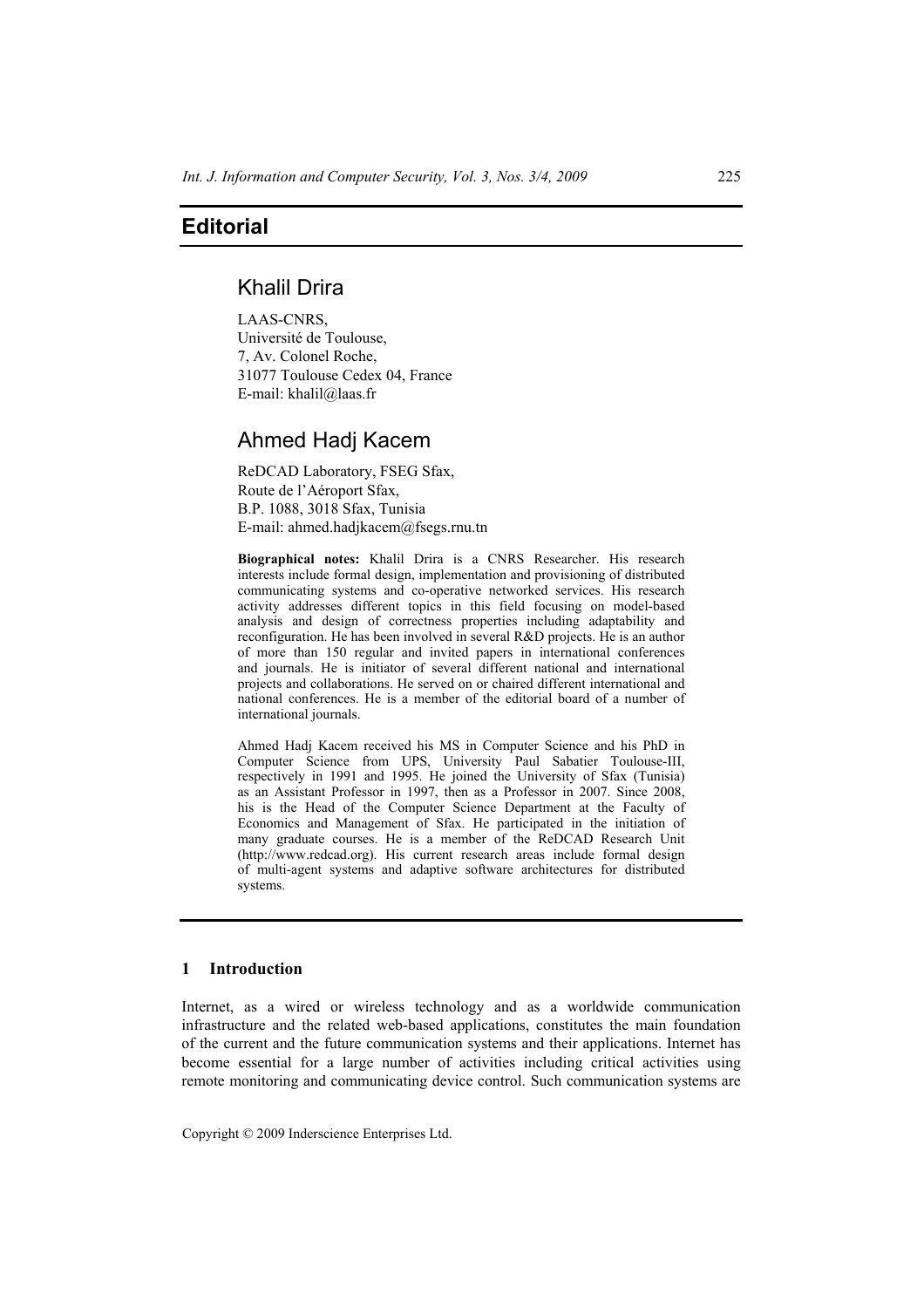### 226 *K. Drira and A. Hadj Kacem*

currently used in different industrial and economic activities including e-health, remote surveillance and emergency and rescue activities. Defining and specifying security properties and analysing risks for such systems is an important research activity. It requires the association of different results varying from design, specification, verification and implementation of security management policies to handle intrusion and attacks in communication networks. Different approaches and techniques, emerging from recent research works devoted to this issue, have been presented in the 2008 International Conference on Risks and Security of Internet and Systems (CRISIS'2008).

This issue presents seven papers selected from CRISIS'2008 and addressing different problems related to security management. Security in communication networks is addressed by the first two papers: the paper of Elhdhili et al. and the paper of Mostafa et al., which address, respectively, wireless networks and IP networks. The problem of intrusion detection for web applications and communication networks is addressed by the third and the fourth papers: the paper of Hiet et al. and the paper of Cuppens-Boulahia et al. The last three papers address the access control problem using and extending standard or specific models and formal specifications: the paper of Bertolissi and Fernández, the paper of Loulou et al. and the paper of Kallel et al.

#### **2 Content of the issue**

The paper of Elhdhili et al. deals with malicious nodes in wireless networks. The authors propose a Reputation based Clustering Algorithm (REAC) that takes into consideration the trust level of a node in the metric used for clusterhead election. Simulation results show that the algorithm, associated with a reputation system, can converge to a state where all clusterheads are trustworthy and clusters are stable.

The paper of Mostafa et al. presents a new security protocol for IP networks and provides a detailed specification of the protocol operation. The protocol is also intended to ensure implicitly QoS in IP networks. It alleviates packet overhead as well as processing compared with same purpose protocols.

The paper of Hiet et al. proposes a solution to the problem of intrusion detection for web applications based on a combination of policy-based intrusion detection and information flow control and monitoring at the OS-level. An implementation of the proposed solution is achieved and experimental results are presented.

The paper of Cuppens-Boulahia et al. proposes a novel approach for handling network intrusions and attacks. The approach covers different refinement steps from attacks detection and categorisation to effective policies instantiation to stop the attacks. The approach presented is based on an ontology, in which the alert and the policy information models are combined to help in the instantiation of the policies.

The paper of Bertolissi and Fernández presents an algebraic-functional framework for specifying distributed access control systems. The framework is based on lambda-calculus and term rewriting for specifying access control policies. The authors define a system, called Distributed-DEBAC, a variation of the DEBAC model where user's access rights vary depending on the history of events linked to the user. The resulting system is able to evaluate access requests in a distributed context making use of higher-order functions.

The paper of Loulou et al. defines a security framework dealing with static and dynamic aspects of security policies for mobile agent systems. The paper introduces a